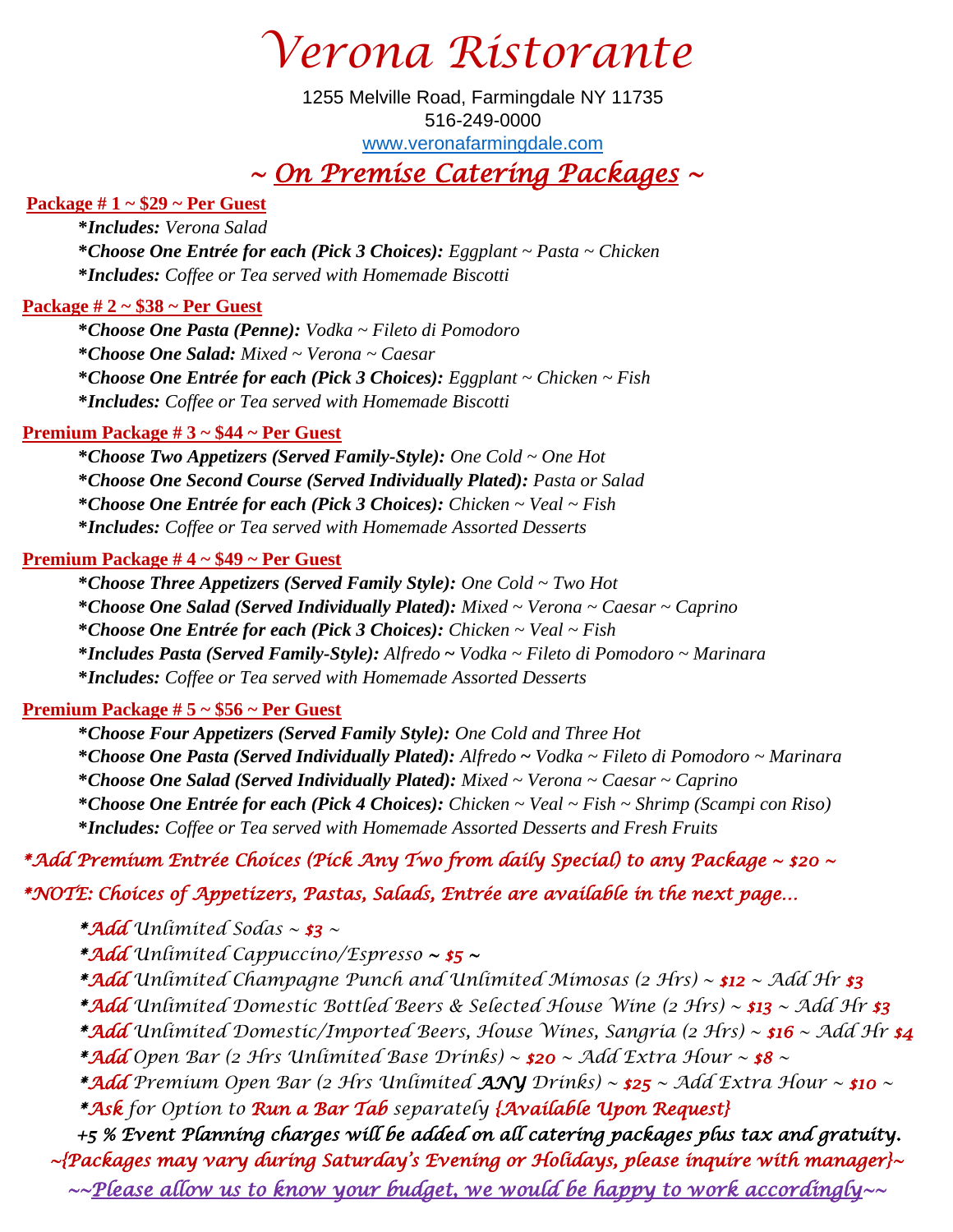*Verona Ristorante*

### *~ Appetizer Choices ~*

*Cold Antipasto: ~ Mozzarella Caprese ~ Antipasto Rustico ~ Hot Antipasto: ~ Calamari Fritti ~ Eggplant Rollatini ~ Rice Balls ~ Stuffed Mushrooms ~ ~Zucchini Fritti ~ Baked Clams ~ Mussels Marinara / Mussels Bianco ~*

# *~ Salad Choices (Choose One) ~*

*Verona Salad: Mesclun greens, roma plum tomatoes, eggplant, red onions, balsamic vinaigrette Mixed Salad: Mesclun greens, roma plum tomatoes, red onions, balsamic vinaigrette Caesar Salad: Romaine hearts, ciabatta croutons, shaved parmigiana, caesar dressing Caprino Salad: Baby arugula, sun-dried cranberries, toasted walnuts, goat cheese, and vinaigrette*

### *~ Pasta Choices (Choose one: Penne~Rigatoni~Fusilli)*

*Alfredo: Cream sauce with Parmesan cheese Amatritiana: Tomato, pancetta, onions Bolognese: Meat sauce with a touch of cream Carbonara: Cream sauce with prosciutto and onions Fileto di Pomodoro: Plum tomatoes with basil Marinara: Tomato sauce with garlic, herbs and onion Putanesca: Light tomato sauce with capers, anchovies, olives, and onions Vodka: Shallots, prosciutto and vodka, in a tomato basil sauce with a touch of cream*

## *~ Chicken Choices (Choose One) ~*

*Parmigiana: Baked in homemade tomato sauce and topped with mozzarella Marsala: Sautéed mushrooms in marsala wine sauce Francese: Egg battered in white wine and lemon sauce Piccata: White wine and lemon sauce with capers Sorrentino: Topped with prosciutto, eggplant, mozzarella in a light brown sauce with a touch of tomato sauce Toscano: Topped with eggplant and fresh tomatoes in a light brown sauce with a touch of tomato sauce*

## *~ Veal Choices (Choose One) ~*

*Parmigiana: Baked in homemade tomato sauce and topped with mozzarella Marsala: Sautéed mushrooms in marsala wine sauce Francese: Egg battered in white wine and lemon sauce Piccata: White wine and lemon sauce with capers Pizzaiola: Sautéed mushrooms, peppers and garlic in a plum tomato sauce Sorrentino: Topped with prosciutto, eggplant, mozzarella in a light brown sauce with a touch of tomato sauce ~ Fish Choices (Choose One) ~* 

*Filet of Sole*  $\sim$  *Tilapia*  $\sim$  *Salmon (With packages #3, #4 and #5)* 

*Bianco w/ Capers: White wine and lemon sauce with capers Livornese: Light tomato sauce with capers, olives and onions Oreganata: Baked in a white wine and lemon sauce with seasoned breadcrumbs on top*

*>> Our Chef welcomes your special requests. Please allow additional time for him to prepare any dish to your liking. <<*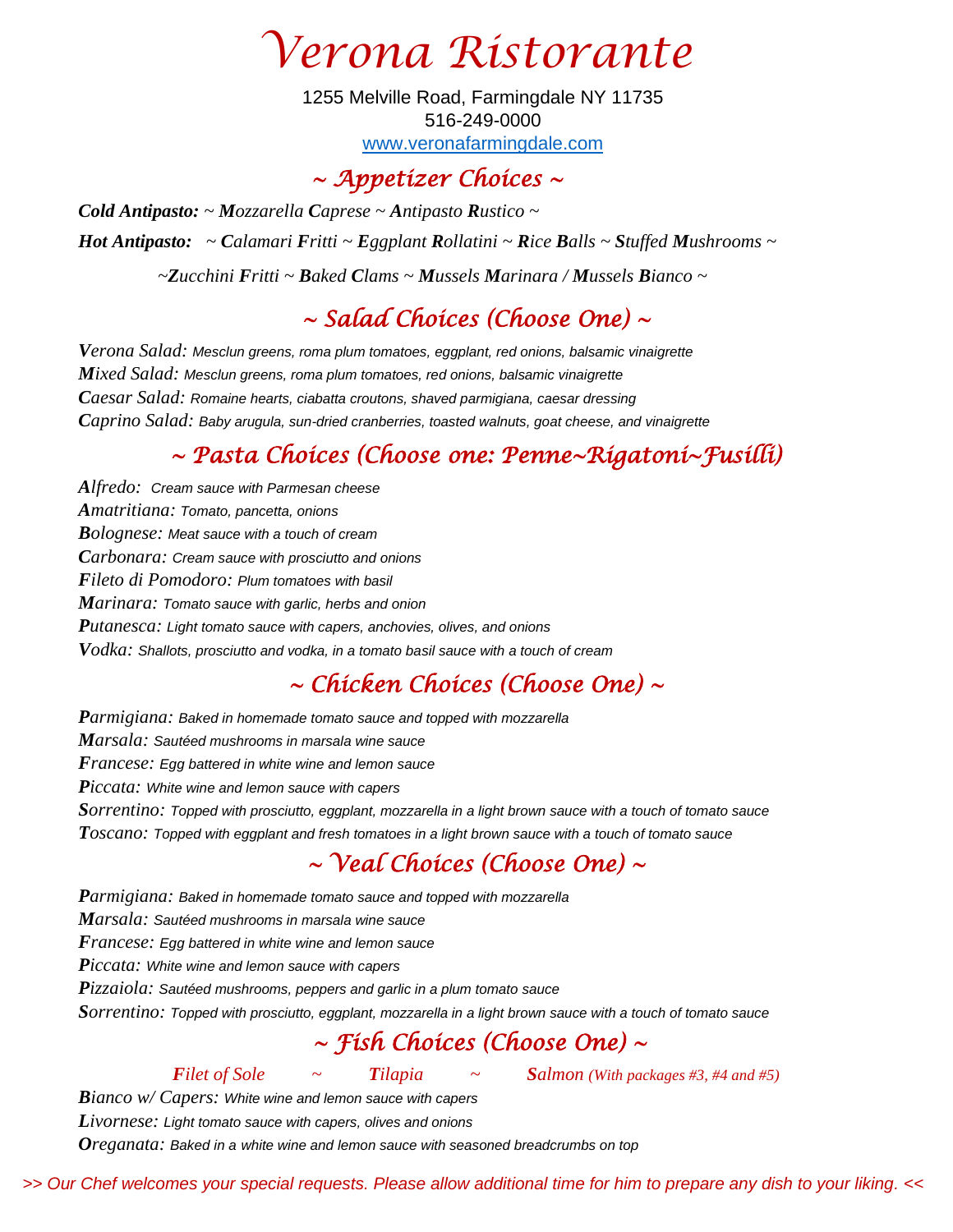*Verona Ristorante*

*Take Out and Curbside Prix Fixe Family Dinners Available: Sunday–Thursday (12:30pm – 8:00pm) Friday- Saturday (12:30 pm - 4:30pm)*

### *~~ Family Dinner Package # 1 ~~*

*Pick 1:**Salad: Verona ~ Mixed ~ Caesar Pick 1: Pasta (Penne): Alfredo ~ Marinara ~ Vodka ~ Garlic & EVOO Pick 2: Eggplant: Parmigiana or Rollatini Chicken: Parmigiana ~ Francese ~ Marsala Filet of Sole: Oreganata or Livornese*

*Desserts Included: Homemade Assorted Dessert Platter*

**~***\$79*for 2 people *(Includes 1 Bottle of Wine - Red or White)*

**~***\$149* for 4 people *(Includes 2 Bottles of Wine - Red or White)*

**~***\$199* for 6 people *(Includes 2 Bottles of Wine - Red or White)*

## *~~ Family Dinner Package # 2 ~~*

*Pick 1: Salad: Verona ~ Mixed ~ Caesar*

*Pick 1: Pasta (Penne): Alfredo ~ Marinara ~ Vodka ~ Garlic & EVOO*

*Pick 2: Veal: Sorrentino or Marsala Salmon: Dijon or Bianco Chicken: Parmigiana or Balsamico Shrimp: Scampi con Riso*

*Desserts Included: Homemade Assorted Dessert Platter*

**~***\$95*for 2 people *(Includes 1 Bottle of Wine - Red or White)*

**~***\$180* for 4 people *(Includes 2 Bottles of Wine - Red or White)*

**~***\$255* for 6 people *(Includes 2 Bottles of Wine - Red or White)*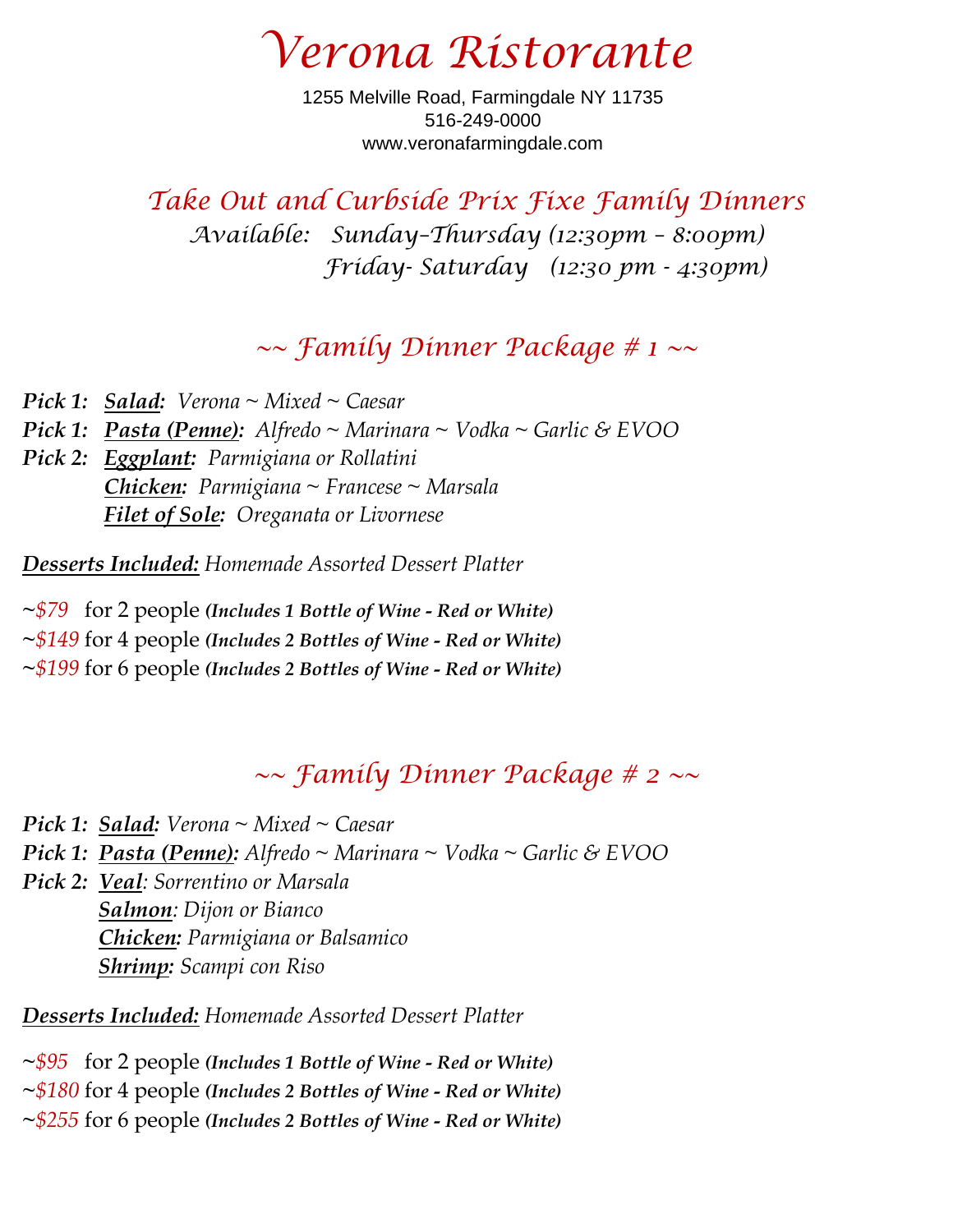*Verona Ristorante*

*Available: Sunday–Thursday (12:30pm – 8:00pm) Friday- Saturday (12:30 pm - 4:30pm)*

# *~Julietta Package~*

*Feeds: 6 – 8 People ~ \$230 Feeds: 10 – 12 People ~ \$325 (Includes: 2 Bottles of Wine – Red or White) (Includes: 3 Bottles of Wine – Red or White)*

#### *Pick Any Two:*

*~ Chicken Francese: Breast of Chicken egg battered, sautéed in a lemon white wine sauce* 

*~ Chicken Parmigiana: Lightly breaded Chicken breast layered with mozzarella cheese, baked in tomato sauce*

*~ Melanzane Parmigiana: Sliced Eggplant breaded, layered with mozzarella cheese, baked in a tomato sauce*

*~ Filet of Sole Oreganata: Fresh Filet of Sole baked in a white wine lemon sauce with seasoned breadcrumbs* 

*~ Veal Marsala: Scallopine of Veal sautéed in a marsala wine sauce with mushrooms* 

*Pick One: Salad: Verona ~ Mixed ~ Caesar Pick One: Pasta (Penne): Alfredo ~ Marinara ~ Vodka ~ Garlic & EVOO Desserts Included: Homemade Assorted Dessert Platter*

# *~Romeo Package~*

*Feeds: 6 – 8 People ~ \$325 Feeds: 10 – 12 People ~ \$425*

*(Includes: 2 Bottles of Wine – Red or White) (Includes: 3 Bottles of Wine – Red or White)*

#### *Pick Any Two:*

*~ Bistecca alla Barolo: Charcoal grilled and sliced NY Strip Steak in a Barolo wine sauce served with mash potatoes and vegetables*

*~ Scampi con Riso: Deep water Shrimp with garlic, butter white wine sauce, served with rice and seasonal vegetables*

*~ Salmon Fiorentina***:** *Semolina dusted wild filet of Salmon pan seared, served over a bed of Spinach in a lemon beurre blanc* 

*~ Pollo Arrosto: Oven roasted pieces of Chicken on the bone with caramelized onions and balsamic glaze, served with roasted potatoes* 

*~ Costoletta di Miale: Boneless Pork Tenderloin herb marinated, oven roasted with an orange-ginger glaze, served with roasted potatoes and vegetables*

*Pick One: Salad: Verona ~ Mixed ~ Caesar Pick One: Pasta (Penne): Alfredo ~ Marinara ~ Vodka ~ Garlic & EVOO Desserts Included: Homemade Assorted Dessert Platter*